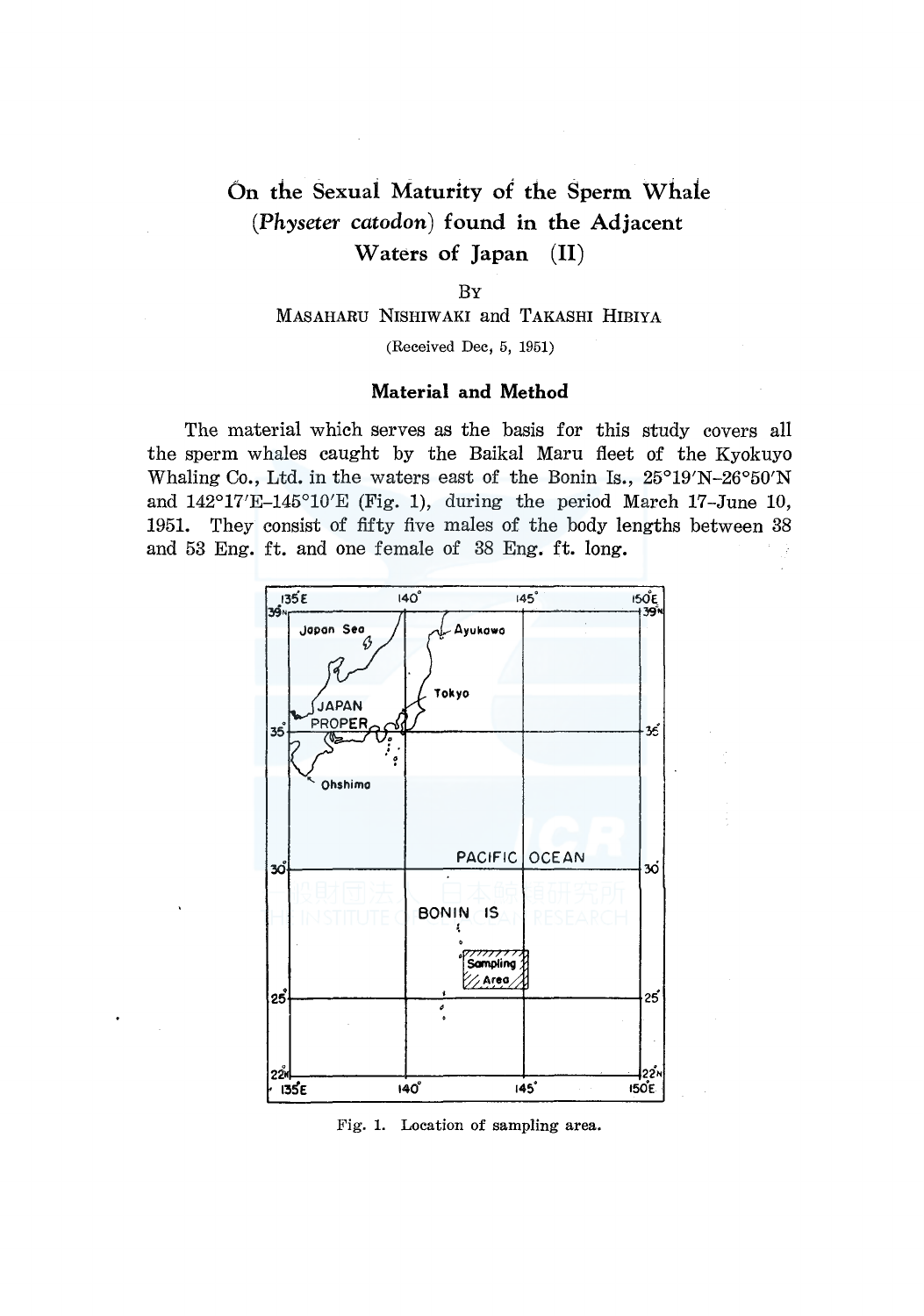The method for the present study is the same as was used in the previous work (Nishiwaki & Hibiya: 1951).

We express our hearty thanks to the Kyokuyo Whaling Co., Ltd. for their immense cooperation in collecting the material and data for this study. We are grateful also to Messrs. Setsuo Mishimoto and Takehiko Kawakami, government inspectors of the Fisheries Agency, Ministery of Agriculture and Forestry, who directed the collection of the material on board. Our thanks are also due to Miss Hisako Jimbo who rendered much assistance in preparing the preparats for the histological study.

## Result and Discussion

The result of the histological examination is presented in Fig. 2, where the right and the left testis of each whale are counted individually and those testes from which no spermatozoa were detected are classified into the "minus" or immature group irrespective of the feature of development of the testis tissue, as was done in the previous study.



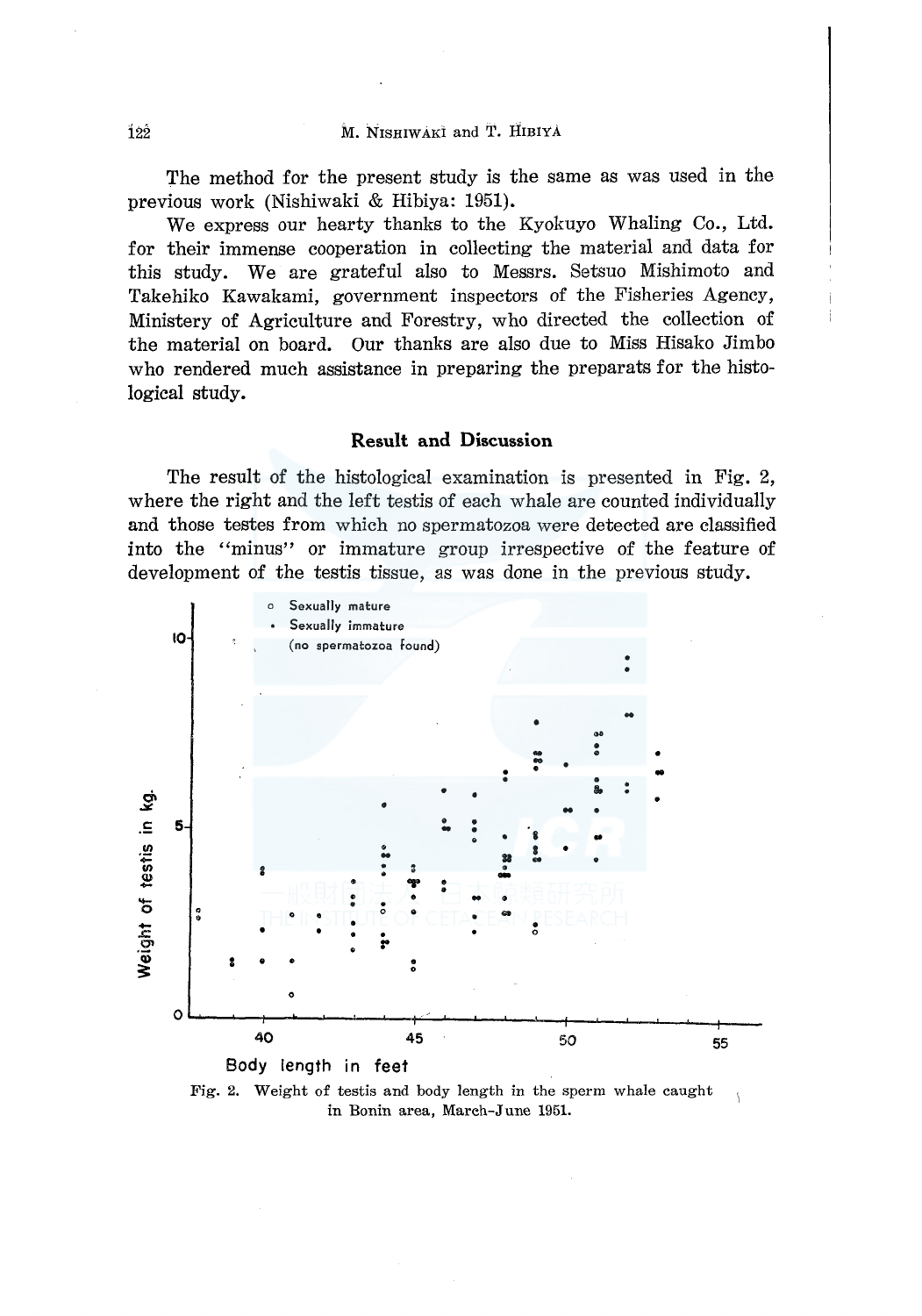As is clear from Fig. 2, spermatozoa were found in all the examined testes except three, which respectively belonged to the males of 41, 44 and 49 Eng. ft. These males, however, were undoubtedly sexually mature, for spermatozoa were certainly found in their other testes.

In two of these males the weights of the right and the left testis differed markedly: the two testes weighed 0.6 and 2.7 kg. in the male of 41 Eng. ft. and 2.8 and 5.6 kg. in the one 44 Eng. ft. long. As it is usually the case that the weights of the two testes of a whale are very close, though they are not always exactly equal, it may be said that in these two males one of their testes represented unusually poorer development than the other. And it was in these smaller or poorly developed testes that the spermatozoa were not found. In the third male, of the length 49 Eng. ft., weights of the two testes were very close, measuring 2.3 and 2.5 kg. Though the detection of spermatozoa, which was made with the sample piece of the size of 1 cc., gave a negative result for one of the testes of this male, its two testes were hardly distinguishable from each other in point of the feature of the spermatids.

It seems that the foregoing evidences collectively lead to a conclusion that the male sperm whales in the adjacent waters of Japan reach sexual maturity at body lengths less than 38 Eng. ft., confirming the theory proposed in the previous study (Op. cit.).

In the course of the histological examination of testis samples, we came to notice that in the present study more spermatozoa could be found with less efforts than in the previous study. Such difference in the case with which spermatozoa are detected may closely be related to a periodicity in the activity of testis. This problem will be discussed when data covering different seasons and whaling grounds become available.

The only female sperm whale caught during the expedition with which this study is concerned measured 38 Eng. ft. in length. Her twelve corpora lutea, five to the right and seven to the left, were all old: as a matter of course, she was not pregnant.

#### Bibliography

Matsuura, Y.: On the Sperm Whale Found in the Adjacent Waters of Japan. (In Japanese with English summary) Bull. Jap. Sec, Sci. Fish., Vol. 4. No. 2 (1935). Matsuura, T. and Maeda, K.: Biological Investigation on the Whales Found in the Northern Pacific Ocean, (In Japanese) Hogei Shiryo (Whaling Materials), Vol.